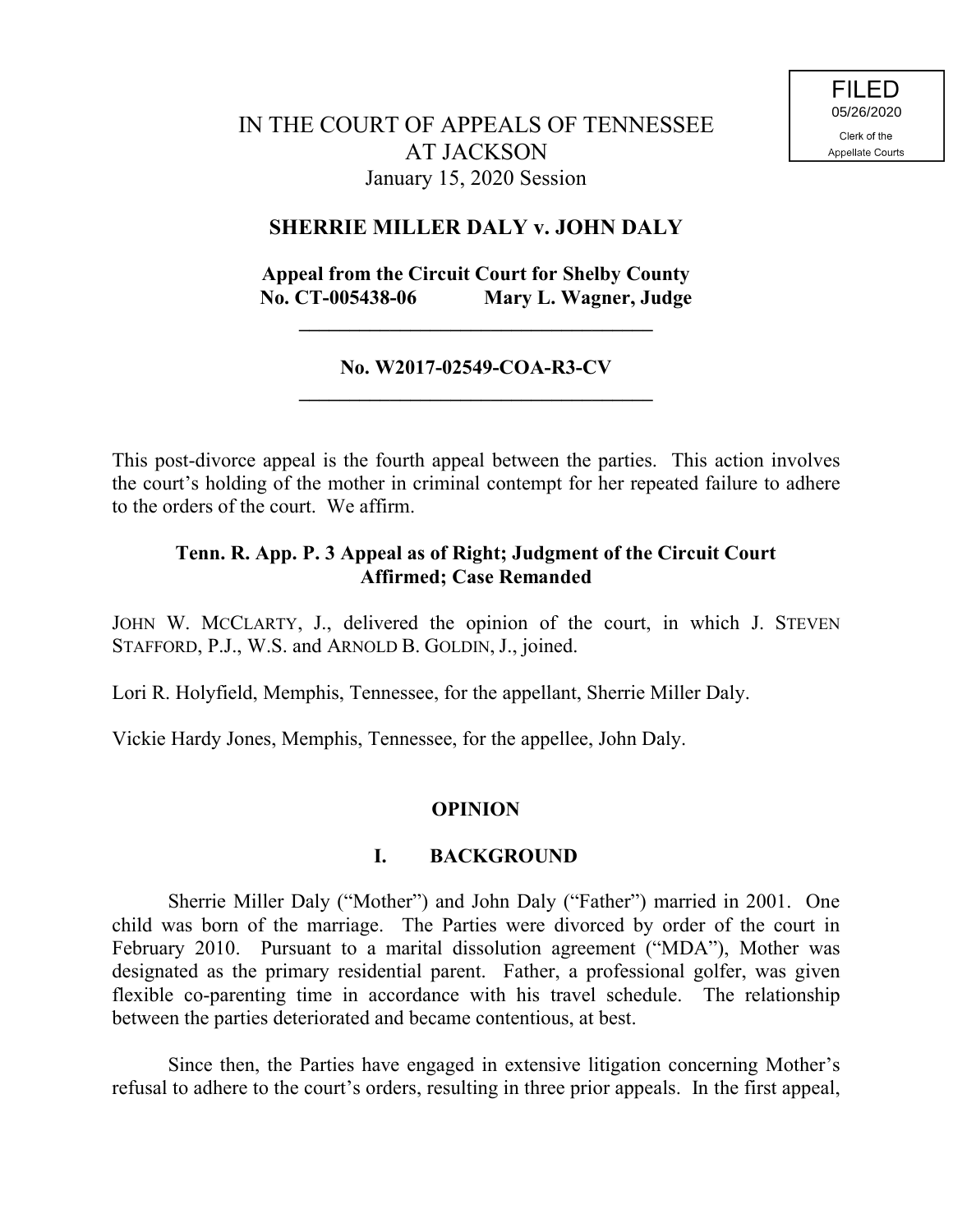this court upheld the trial court's modification of the primary residential parent designation from Mother to Father and findings of contempt against Mother. *S.A.M.D. v. J.P.D.*, No. W2011-01256-COA-R3-CV, 2012 WL 5266194, at \*1 (Tenn. Ct. App. Oct. 25, 2012) ("Daly I"). The findings of contempt related to Mother's refusal to adhere to the parenting plan and continued harassment of Father. Notably, the court first held Mother in contempt and imposed a 50-day sentence, which it suspended provided she adhered to the future orders of the court. When Mother again violated the court's orders, the court lifted the suspension and ordered her to serve three days in jail. We affirmed.

During the pendency of *Daly I*, Mother sought designation as the primary residential parent and filed her own petitions for contempt. Father responded with additional petitions for contempt, concerning, inter alia, Mother's failure to ensure the Child's completion of schoolwork while in her care, her continued harassment of him, and failure to pay attorney fees as ordered. As pertinent to this appeal, the trial court denied Mother's petitions and held her in contempt for her "continued and perpetual" disregard of the court's orders. By order, dated June 4, 2012, the court lifted the balance of her previously suspended sentence and ordered her to serve the remaining 47 days in jail. The court further found Mother guilty of an additional 75 counts of criminal contempt but elected to sentence her for only 37 of the 75 counts. The court imposed a sentence of 10 days of each count in addition to the previously imposed 47 days, for a total of 417 days. The court ordered Mother to first serve 30 days in jail, followed by the service of 52 days over the course of 26 consecutive weekends. The court suspended the balance of her sentence, namely 335 days, pending her compliance with future orders. We upheld the court's finding of criminal contempt and the sentence imposed. *S.A.M.D. v. J.P.D.*, No. W2013-00314-COA-R3-CV, 2013 WL 5447392, at \*30 (Tenn. Ct. App. Sept. 30, 2013) ("Daly II").<sup>1</sup>

In April 2014, Father filed a petition for breach of contract, alleging that Mother had failed to pay the mortgage, homeowner's insurance, and property taxes on the residence previously occupied by her and the Child ("the Windgarden Residence"). He explained that his obligation for the residence ceased once the Windgarden Residence was no longer the Child's primary residence, thereby requiring Mother to remit payment for the property pursuant to the provisions of the MDA. By order, dated May 21, 2014, the court directed Mother to vacate the Windgarden Residence and quitclaim the property to Father to offset the judgment for Father's payment of expenses related to the Windgarden Residence and his award of attorney fees in prior proceedings. The court

 $\overline{a}$ 

 $<sup>1</sup>$  *Daly II* was designated as not for citation. Accordingly, this opinion will only be cited as applicable to</sup> matters concerning this appeal involving the same parties. *See* Tenn. R. S. Ct. R. 4(E)(2) ("An opinion so designated shall not be published in any official reporter nor cited by any judge in any trial or appellate court decision, or by any litigant in any brief, or other material presented to any court, except when the opinion is the basis for a claim of res judicata, collateral estoppel, law of the case, or to establish a split of authority, or when the opinion is relevant to a criminal, post-conviction or habeas corpus action involving the same defendant.").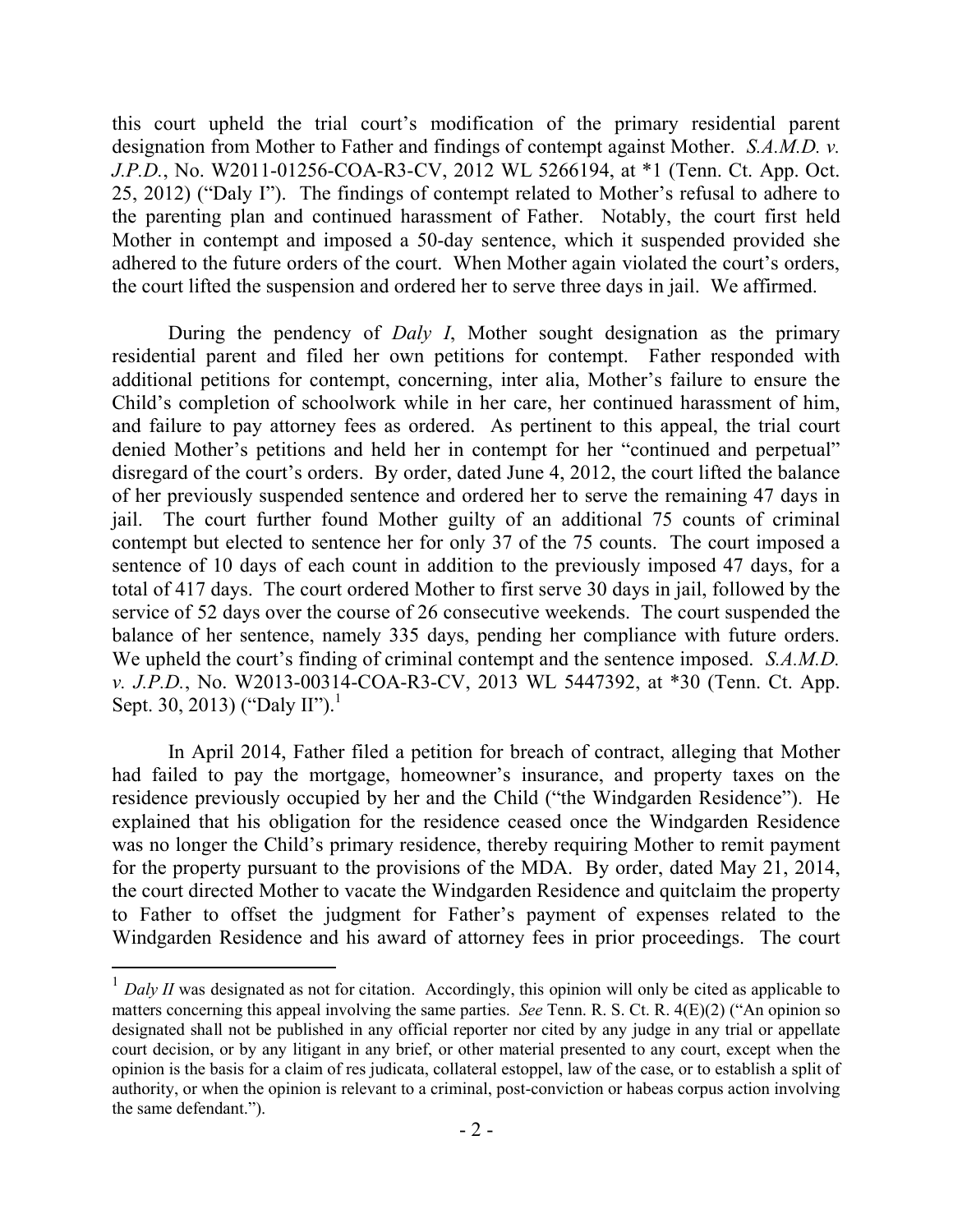further provided as follows:

 $\overline{a}$ 

The Court orders [Mother] to vacate the Windgarden Residence by May 27, 2014. [Mother] shall maintain the Windgarden Residence in good and undamaged condition through the date that she vacates the Residence. She shall not disturb or deface the property. She may remove only her personal property. She shall not remove faucets, fixtures, appliances or anything physically connected to the property. There shall be no destruction to the property.

We affirmed the court's order and remanded for enforcement of the judgment. *S. A. M. D. v. J. P. D.*, No. W2014-01015-COA-R3-CV, 2015 WL 3863234, at \*8 (Tenn. Ct. App. June 23, 2015) ("Daly III").

Meanwhile, Father filed a petition for criminal contempt on December 11, 2012, and amended and supplemental petitions on November 7, 2014, and October 28, 2015. Father also sought to suspend Mother's co-parenting time. All issues related to criminal contempt were bifurcated from all other issues pending before the court at that time. The case proceeded to a hearing on the criminal contempt allegations in December 2017. Mother was represented by counsel. She chose not to testify but was admonished during the proceeding for violating the rule of sequestration by texting a witness in open court during the proceedings.<sup>2</sup>

The testimony and evidence presented outlined approximately 175 instances of Mother's failure to adhere to the permanent parenting plan and follow other orders of the court, allegations which primarily related to Mother's failure to ensure the Child completed his schooling while in her care and attended therapy appointments. Father also alleged that she failed to facilitate his communication with the Child; posted pictures of the Child on Facebook; harassed him on various occasions by text, email, and telephone; failed to vacate the Windgarden Residence as ordered; and vandalized the Windgarden Residence once she finally left. He claimed that Mother removed permanent fixtures and appliances, damaged fixtures, and generally failed to leave the residence in a good and undamaged condition. Mother responded with witnesses of her own, attesting to her alleged good faith attempts to comply with the court's orders.

The trial court rendered an oral ruling in which it painstakingly made findings as to each count alleged and also provided a supporting chart to its written order in which it again set forth each count and provided its findings. In sum, the court merged several counts and issued a conviction for 35 counts of criminal contempt. The court sentenced Mother to 10 days for each count, resulting in a total sentence of 350 days, which it

 $2^2$  The court held her in contempt for this violation and sentenced her to one day of incarceration. This count of contempt is not at issue in this appeal.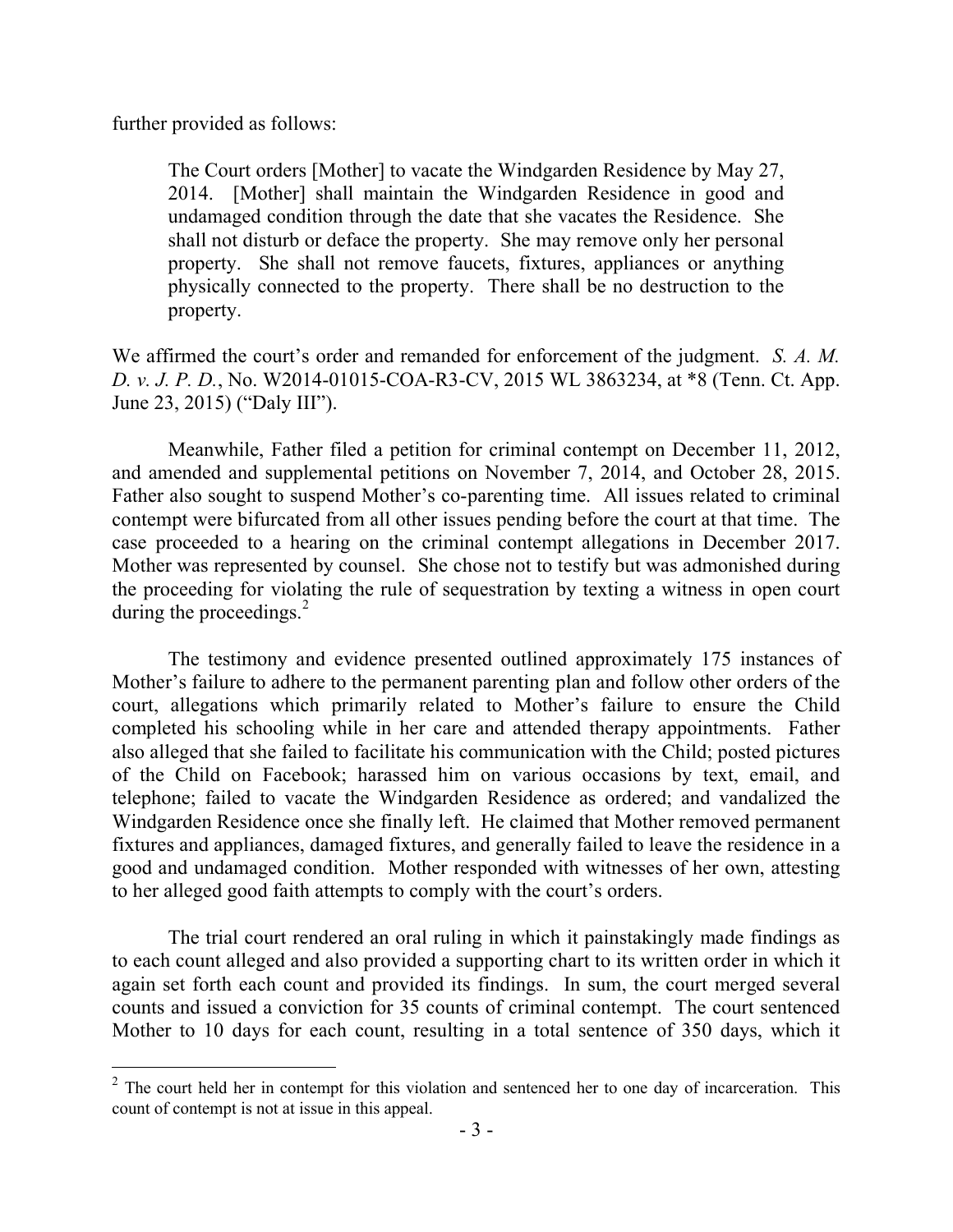suspended, pending her compliance with future orders of the court. However, the court lifted the suspension of the sentence imposed on June 4, 2012, and upheld on appeal in *Daly II.* The court ordered her to serve a total of 336 days, consisting of the 335 days of the sentence previously suspended and the one day in connection with her direct criminal contempt that occurred during the present trial. The court directed Mother to serve the first 168 days consecutively and the rest served over the course of 84 consecutive weekends. This appeal followed.

#### **II. ISSUES**

A. Whether the proceedings below were procedurally defective.

B. Whether the evidence was sufficient to support the court's findings of criminal contempt.

- C. Whether the sentence imposed was excessive.
- D. Whether Father is entitled to attorney fees on appeal.

## **III. STANDARD OF REVIEW**

Our review is de novo upon the record of the trial court without any presumption of correctness attaching to the trial court's conclusions of law. *Campbell v. Florida Steel Corp.*, 919 S.W.2d 26, 35 (Tenn. 1996). We must, however, presume the trial court's factual findings to be correct absent evidence preponderating to the contrary. *Union Carbide Corp. v. Huddleston*, 854 S.W.2d 87, 91 (Tenn. 1993).

As stated in *Daly I*,

A finding of criminal contempt must be based on the following four elements: (1) the order that was allegedly violated must be lawful; (2) the order must be clear, specific, and unambiguous, (3) the order must actually be disobeyed or otherwise resisted; and (4) the violation of the order must be willful. A person accused of criminal contempt is presumed innocent, and the four elements must be proven beyond a reasonable doubt.

Once a guilty verdict is entered, the contemnor's presumption of innocence is removed and is replaced by a presumption of guilt. Therefore, when the sufficiency of the evidence to support a criminal contempt finding is challenged on appeal, the defendant bears the burden of demonstrating why the evidence is insufficient to support the guilty verdict. In conducting our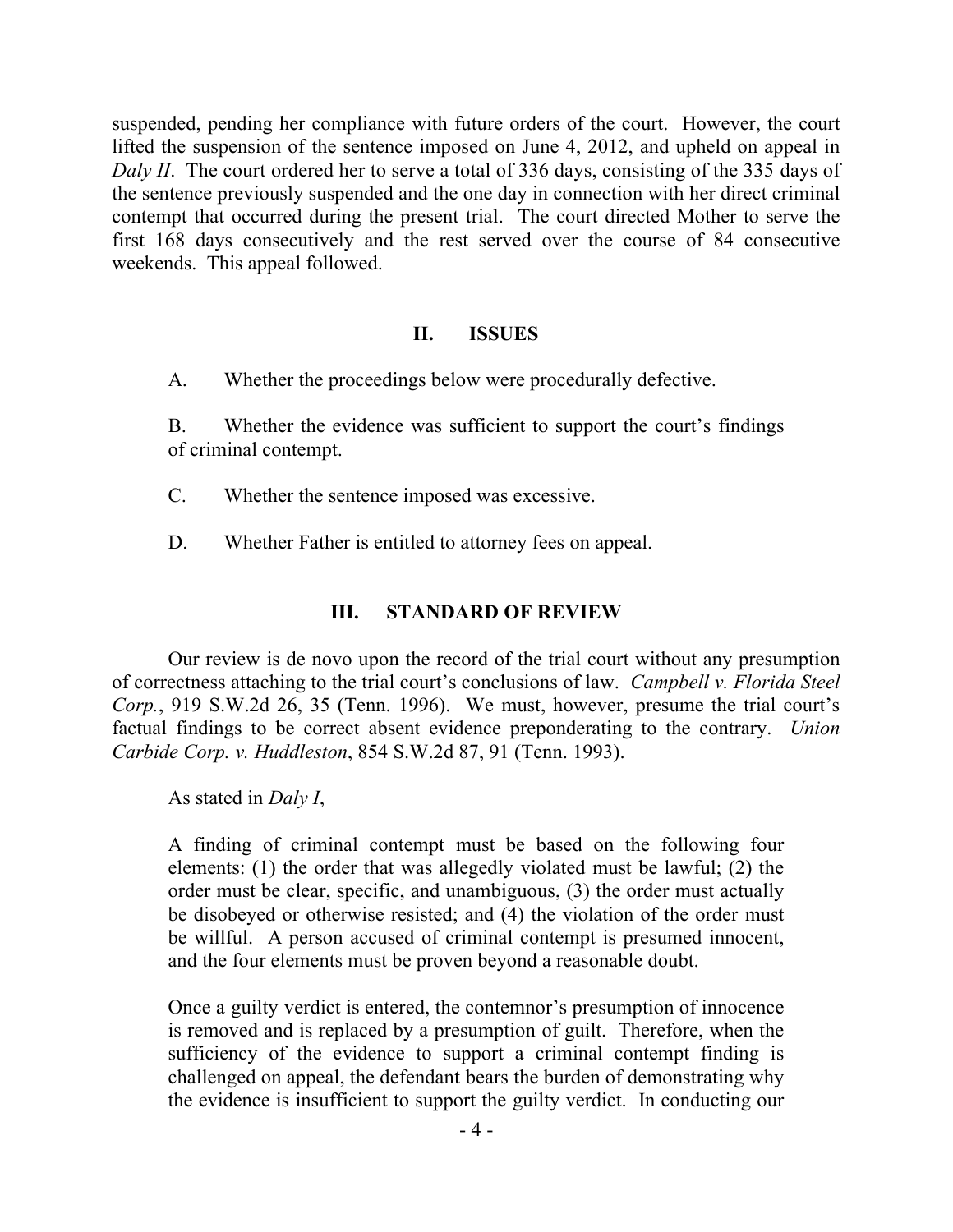appellate review, the prosecution is entitled to the strongest legitimate view of the evidence and all reasonable inferences which may be drawn from it. Additionally, questions regarding the credibility of witnesses, the weight and value of the evidence, and any factual issues raised by the evidence are resolved by the trier of fact.

2012 WL 5266194, at \*11 (internal citations and quotations omitted).

#### **IV. ANALYSIS**

#### A.

Criminal contempt actions have been explained by this court as follows:

Criminal contempt is either direct or indirect. Disruptive or disobedient acts committed in the court's presence constitute direct criminal contempt. Trial courts may impose summary punishment for these acts when there is a need to act swiftly and firmly to prevent contumacious conduct from disrupting a judicial proceeding. Contemptuous acts committed outside of the court's presence constitute indirect criminal contempt. Trial courts may impose punishment for indirect criminal contempt only after providing notice pursuant to Tenn. R. Crim. P. 42(b). Like all persons charged with contempt, persons facing an indirect criminal contempt charge are entitled to the presumption of innocence, the privilege against self-incrimination, and the requirement that their guilt be proven beyond a reasonable doubt.

*Jones v. Jones*, No. 01A01-9607-CV-00346, 1997 WL 80029, at \*3 (Tenn. Ct. App. Feb. 26, 1997) (internal citations omitted). A ten-day sentence is the maximum period of incarceration allowed for one count of criminal contempt. *See* Tenn. Code Ann. § 29-9- 103(b) ("Where not otherwise specially provided, the circuit, chancery, and appellate courts are limited to a fine of fifty dollars (\$50.00), and imprisonment not exceeding ten (10) days[.]").

Mother first argues that the record does not establish that the court provided proper notice of the charges and the proceeding pursuant to Rule 42(b) of the Tennessee Rules of Criminal Procedure, which provides as follows:

(b) Disposition on Notice and Hearing. A criminal contempt shall be initiated on notice, except as provided in subdivision (a) of this rule.

(1) Content of Notice. The criminal contempt notice shall: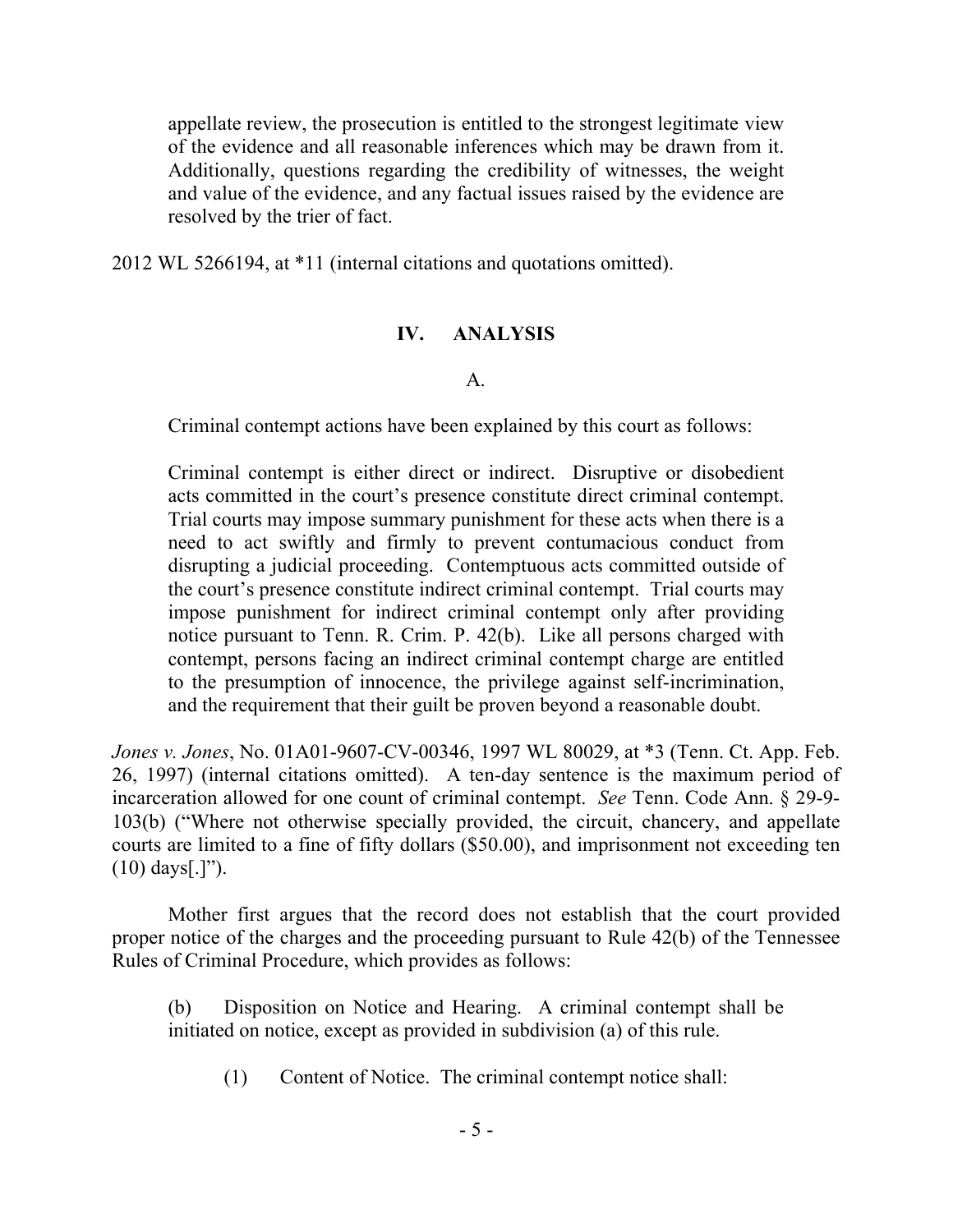(A) state the time and place of the hearing;

(B) allow the alleged contemner a reasonable time to prepare a defense; and

(C) state the essential facts constituting the criminal contempt charged and describe it as such.

(2) Form of Notice. The judge shall give the notice orally in open court in the presence of the alleged contemner or by written order, including an arrest order if warranted. *The notice and order may also issue on application of the district attorney general, an attorney appointed by the court for that purpose, or an attorney representing a party in the case.*

(Emphasis added.).

 $\overline{a}$ 

While the original petition, filed on December 11, 2012, is not in the record, $3$  the first amended petition, filed on November 7, 2014, was included for this court's review. The amended petition listed each count of alleged criminal contempt and facts supporting the same and further provided as follows:

Mother is hereby notified that:

A. This petition places Mother in jeopardy of being found in criminal contempt of this court's orders and punished by fine (of \$50) or by imprisonment (not to exceed 10 days) for each count of which she is found guilty.

B. That the hearing on this petition is set to be heard on February 16, 2015, at 9:00 a.m. before the Honorable Donna Fields[.]

C. The essential facts constituting the criminal contempt charged are described in paragraph 1 above.

D. You have the rights of a criminally accused person, including, but not necessarily limited to, the right to counsel, the presumption of innocence, and the right to remain silent.

Accordingly, we conclude that sufficient notice was provided by Father's counsel in accordance with Rule 42(b).

 $3$  The court found that sufficient notice was provided in the December 2012 petition. We decline to hold otherwise when it is the appellant's burden to prepare a record that "'conveys a fair, accurate and complete account of what transpired in the trial court with respect to the issues which form the basis of the appeal."' *Nickas v. Capadalis*, 954 S.W.2d 735, 742 (Tenn. Ct. App. 1997) (quoting *State v. Boling*, 840 S.W.2d 944, 951 (Tenn. Crim. App. 1992)).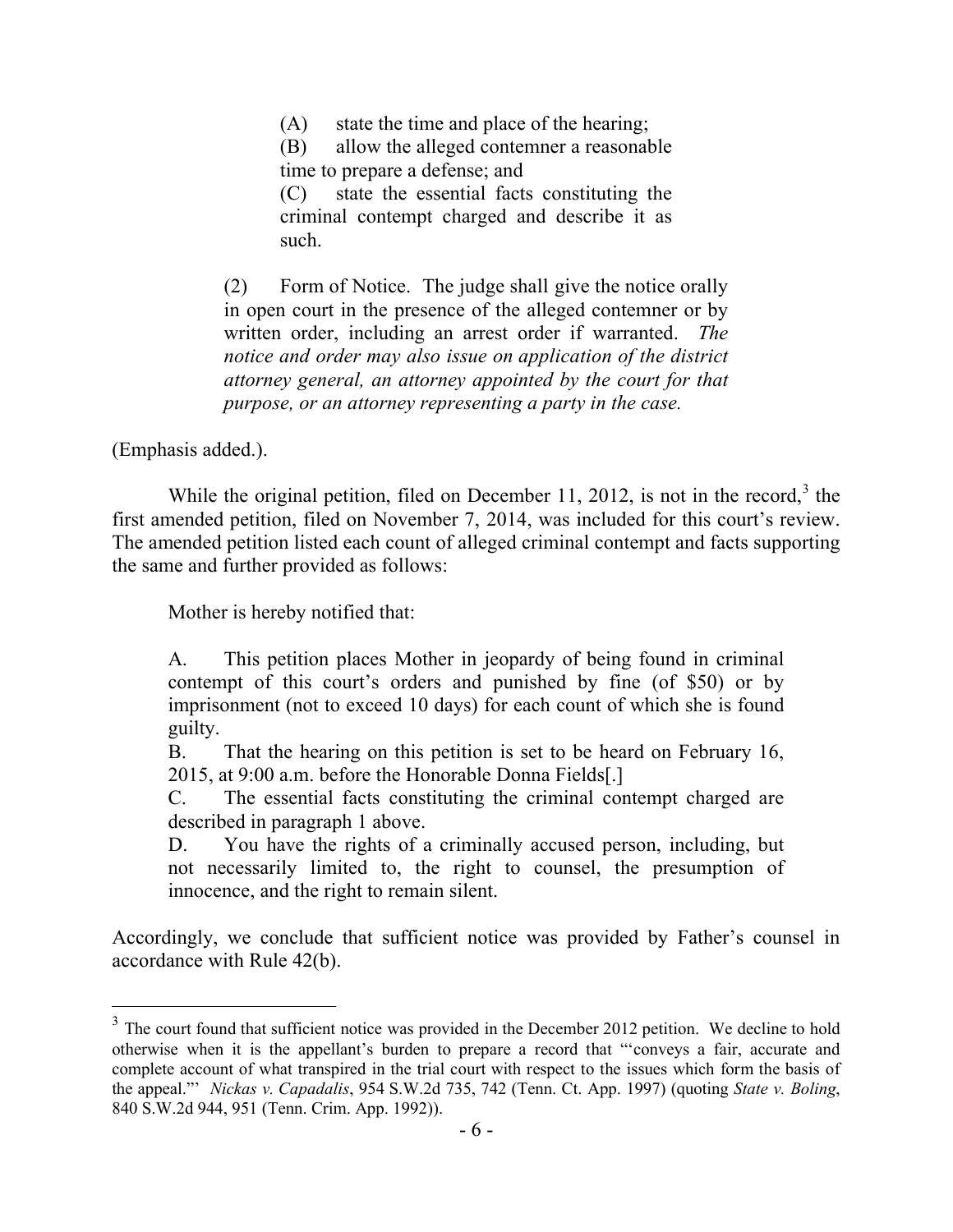Mother next complains that an arraignment and reading of the charges was not provided prior to the hearing pursuant to Rule 10 of the Tennessee Rules of Criminal Procedure, which provides as follows:

(a) General. Before any person is tried for the commission of an offense, the person shall be called into open court and arraigned, except as provided in Rule 43.

(b) Procedure. The arraignment shall consist of the following:

(1) ensuring that the defendant has a copy of the indictment, presentment, or information before called upon to plead;

(2) reading the indictment, presentment, or information to the defendant or stating to the defendant the substance of the charge; and then

(3) asking the defendant to plead to the indictment, presentment, or information.

We must first note that "[c]ontempt proceedings are sui generis—neither a civil action nor a criminal prosecution as ordinarily understood, nor a criminal prosecution within the Sixth Amendment of the United States Constitution." *Bowdon v. Bowdon*, 278 S.W.2d 670, 672 (Tenn. 1955). The procedure is governed by Rule 42 of the Tennessee Rules of Criminal Procedure. No formal indictment, presentment, or information is required pursuant to Rule 42. Further, a court may even summarily hold a party in criminal contempt without formal notice. Tenn. R. Crim. P. R. 42(a) ("A judge may summarily punish a person who commits criminal contempt in the judge's presence if the judge certifies that he or she saw or heard the conduct constituting the contempt. The contempt order shall recite the facts, be signed by the judge, and entered in the record."). With these considerations in mind, we deny Mother's request for relief on this issue.

Mother next argues that she was not informed of her right to counsel at all stages of the proceeding or of her right against self-incrimination. The record belies this assertion as evidenced by the amended petitions for contempt, Mother's appointment of counsel for the contempt proceeding, and the court's repeated instruction that the matters of contempt were bifurcated from the civil matters as a result of her right to counsel. Mother also chose not to testify in the contempt proceeding, thereby establishing her knowledge of the right to refrain from questioning.

Lastly, Mother claims that the trial court issued rulings on some charges that were brought outside of the one-year statute of limitations applicable in such actions and that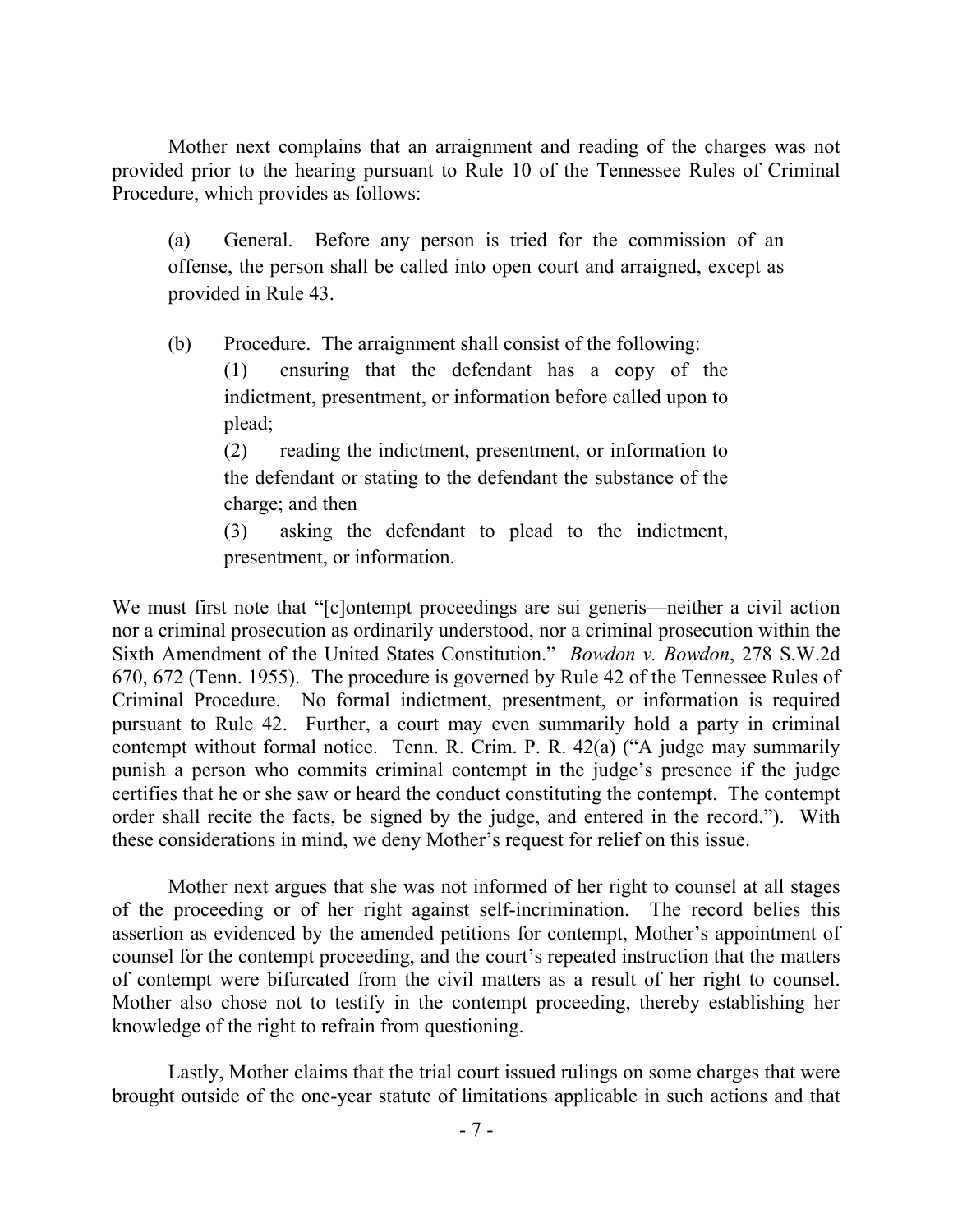her right to a speedy trial was also violated, as evidenced by the extensive delay in the proceedings from October 28, 2015, through July 27, 2017. Our review of the record confirms that these issues are without merit. The original petition, filed on December 11, 2012, was still pending when the amended and supplemental petition was filed on November 7, 2014. These allegations were then ultimately addressed in the final hearing in December 2017. While the proceeding was admittedly delayed, Mother requested several continuances and pursued other appeals of the trial court's orders during the pendency of the instant case. Further, she has not alleged any claim of prejudice as a result of any delay in the proceedings.

#### B. & C.

Mother claims that the evidence presented was insufficient to support the court's finding of criminal contempt for all 35 counts alleged. She claims that her violation of the court's order was not willful and that the evidence presented did not establish that her actions were for the bad purpose of violating the court's order. Mother further argues that the sentence imposed was excessive and not justly deserved in relation to the seriousness of the offenses.

As was the case in *Daly I*, the court here did not impose a new sentence but merely lifted the suspension of a prior sentence based upon Mother's continued violation of the court's orders. We explained,

Consequently, although the trial court made numerous findings of criminal contempt against Mother, she would have been subject to being required to serve the entire 50-day sentence for a single willful violation of a previous order. For this reason, in order to uphold the trial court's decision to lift the suspension on Mother's sentence, we need only find that the evidence in the appellate record supports a finding that Mother was in criminal contempt of any of the trial court's orders.

*Daly I*, 2012 WL 5266194, at \*11 (internal citation omitted). Here, in this fourth appeal, Mother was subject to serve the balance of her previously imposed 335-day sentence for a single violation of the court's order. The suspended 335-day sentence was upheld on appeal. *Daly II*, 2013 WL 5447392, at \*30. In upholding the sentence, we stated as follows:

As correctly noted by Father in his brief, from the date of the parties divorce in February 2012 through January 2013, the trial court has conducted three separate hearings on Father's contempt petitions against Mother. In each of those hearings, the trial court determined that Mother had violated the court's orders. Mother has been given leniency in the form of suspended sentences, but she has not availed herself of the opportunity to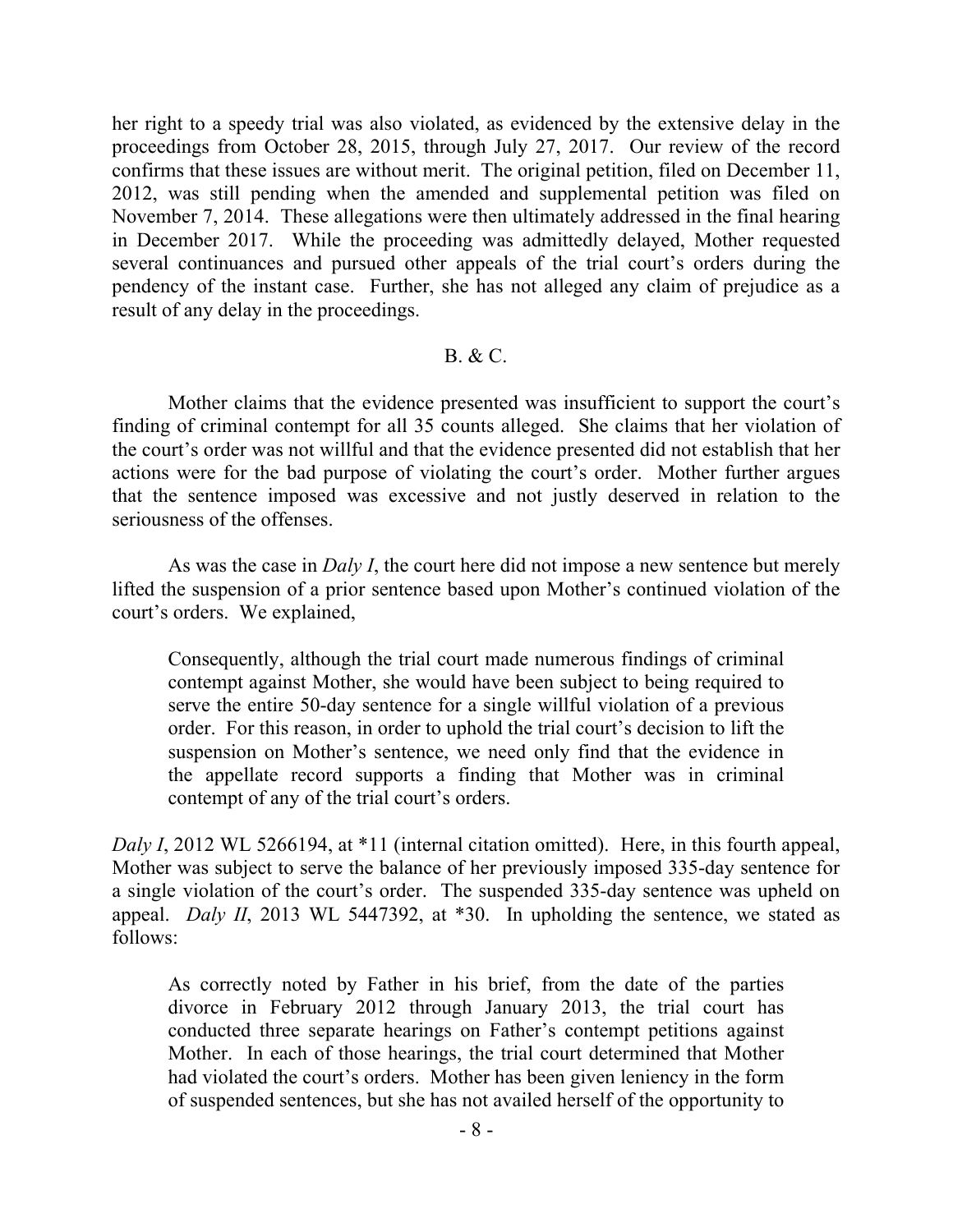cure her contempt and to follow the orders of the court. Rather, as discussed in detail above, she has continued to violate the court's orders and has, in fact, committed additional acts of contempt while operating under the largess of the court's suspended sentence. We agree with the trial court's comment that it has exhausted its options other than jail to motivate Mother to comply with its orders. Given Mother's excessive and continual violations of the trial court's orders over the relevant period of less than two years, we cannot conclude that the trial court imposed an excessive sentence in this case, or that it otherwise abused its discretion.

*Daly II*, 2013 WL 5447392, at \*19. We decline to recount the specific facts supporting each count alleged when this is now the third appeal as a result of Mother's failure to adhere to the court's orders involving the same behavior, namely refusal to ensure the Child completed his schooling while in her care and attended therapy appointments, failure to facilitate Father's communication with the Child, continued harassment of Father, and now vandalism of the Windgarden Residence. The record overwhelmingly establishes Mother's refusal to follow the court's orders in, at the very least, 35 instances. Accordingly, we affirm the court's findings of contempt on the new allegations, its imposition of the 350-day suspended sentence, and its lifting of the previously suspended 335-day sentence.

D.

Father requests attorney fees on appeal. Tennessee follows the American Rule which provides that "litigants pay their own attorney's fees absent a statute or an agreement providing otherwise." *State v. Brown & Williamson Tobacco Corp.*, 18 S.W.3d 186, 194 (Tenn. 2000); *accord Taylor v. Fezell*, 158 S.W.3d 352, 359 (Tenn. 2005). Father maintains that an award of fees is appropriate pursuant to Tennessee Code Annotated section 36-5-103(c), the permanent parenting plan, and the MDA.

Tennessee Code Annotated section 36-5-103(c), revised on July 1, 2018, now provides for an award of attorney fees in contempt actions as follows:

A prevailing party may recover reasonable attorney's fees, which may be fixed and allowed in the court's discretion, from the non-prevailing party in any criminal or civil contempt action or other proceeding to enforce, alter, change, or modify any decree of alimony, child support, or provision of a permanent parenting plan order, or in any suit or action concerning the adjudication of the custody or change of custody of any children, both upon the original divorce hearing and at any subsequent hearing.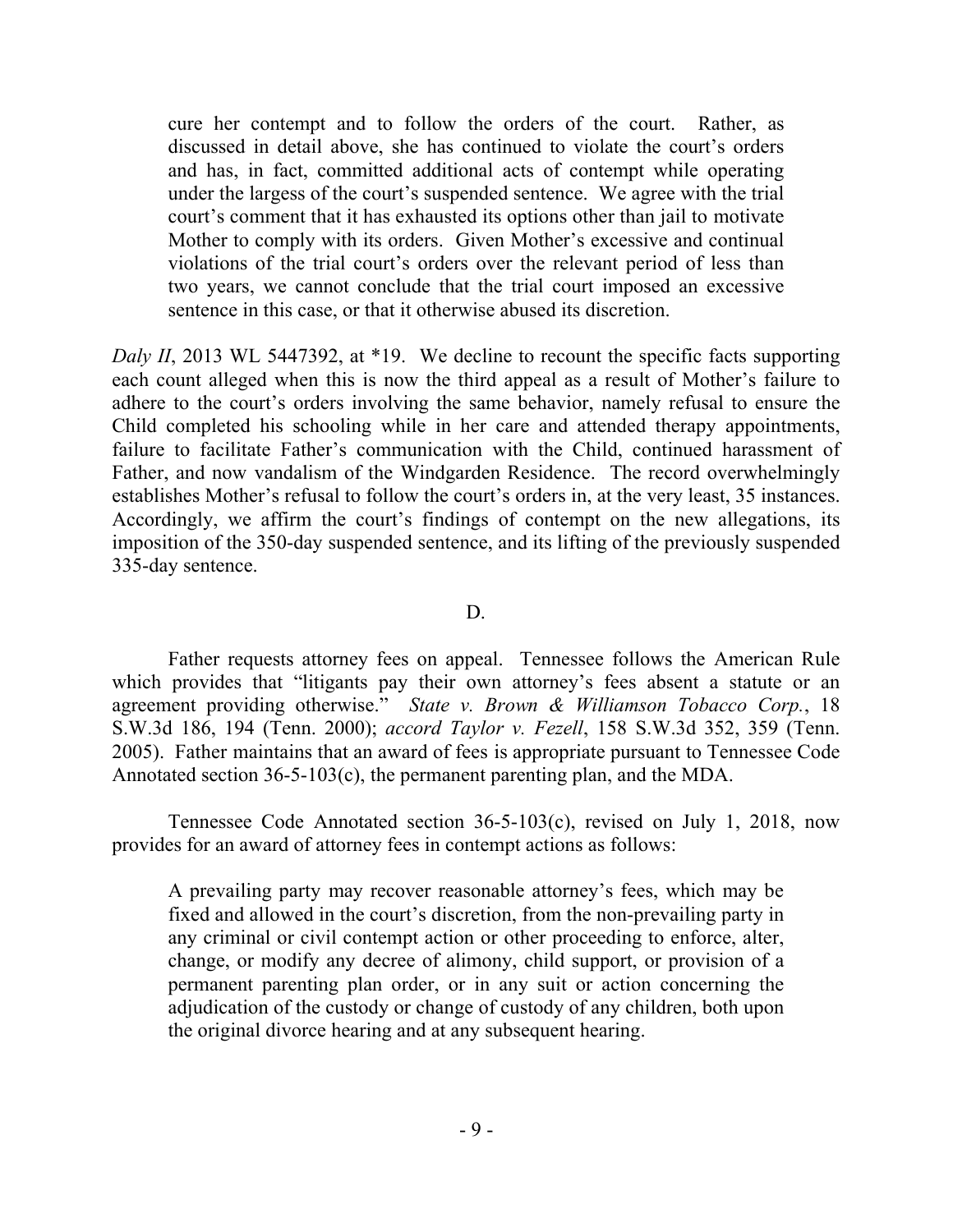Father is not entitled to an award of attorney fees on appeal pursuant Section 36-5-103(c) because the revised provisions of Section 36-5-103(c) do not apply to this action, initially filed in December 2012.

The court sustained several violations of the permanent parenting plan, mostly relating to Mother's failure to ensure the Child's completion of schoolwork and attendance at speech therapy while in her care. However, the court did not award attorney fees at trial for these violations. The original permanent parenting plan, entered on February 19, 2010, provides as follows:

In the event that it should be determined, either by this Court or by any other court of competent jurisdiction, that either party has breached any provision of this Plan, then the breaching party shall pay to the other party all reasonable attorneys' fees and costs incurred in the enforcement of any such provision or provisions as such are adjudged by the Court upon full hearing.

The permanent parenting plan has undoubtedly been revised since that time as evidenced by the court's modification in which it designated Father as the primary residential parent. The revised permanent parenting plan is not included on the record on appeal and is not cited by Father in support of his request. Under these circumstances, we deny the request for attorney fees on appeal based upon the permanent parenting plan.

While direct violations of the MDA were alleged, the court did not find Mother in contempt for violating the MDA. The court found Mother in contempt for her violation of its order entered on May 21, 2014, directing Mother, inter alia, to maintain the Windgarden Residence and refrain from destruction of the property. At a separate hearing held on December 8, 2017, at which Mother appeared pro se, the court found that Father was entitled to a money judgment for the damages *and* attorney fees because Mother's damage to the property stemmed from her breach of the MDA with regard to the Windgarden Residence. The MDA provides as follows:

In the event that it should be determined, either by this Court or by any other court of competent jurisdiction, that either party has willfully breached any provision of this Agreement, then the breaching party shall pay to the other party all reasonable attorneys' fees and costs incurred in the enforcement of any such provision or provisions as such are adjudged by the Court upon full hearing.

We hold that an award of attorney fees on appeal for Father's defense of the contempt action on appeal is too far removed from the intent of the MDA. With the above considerations in mind, we respectfully deny Father's request for attorney fees on appeal.